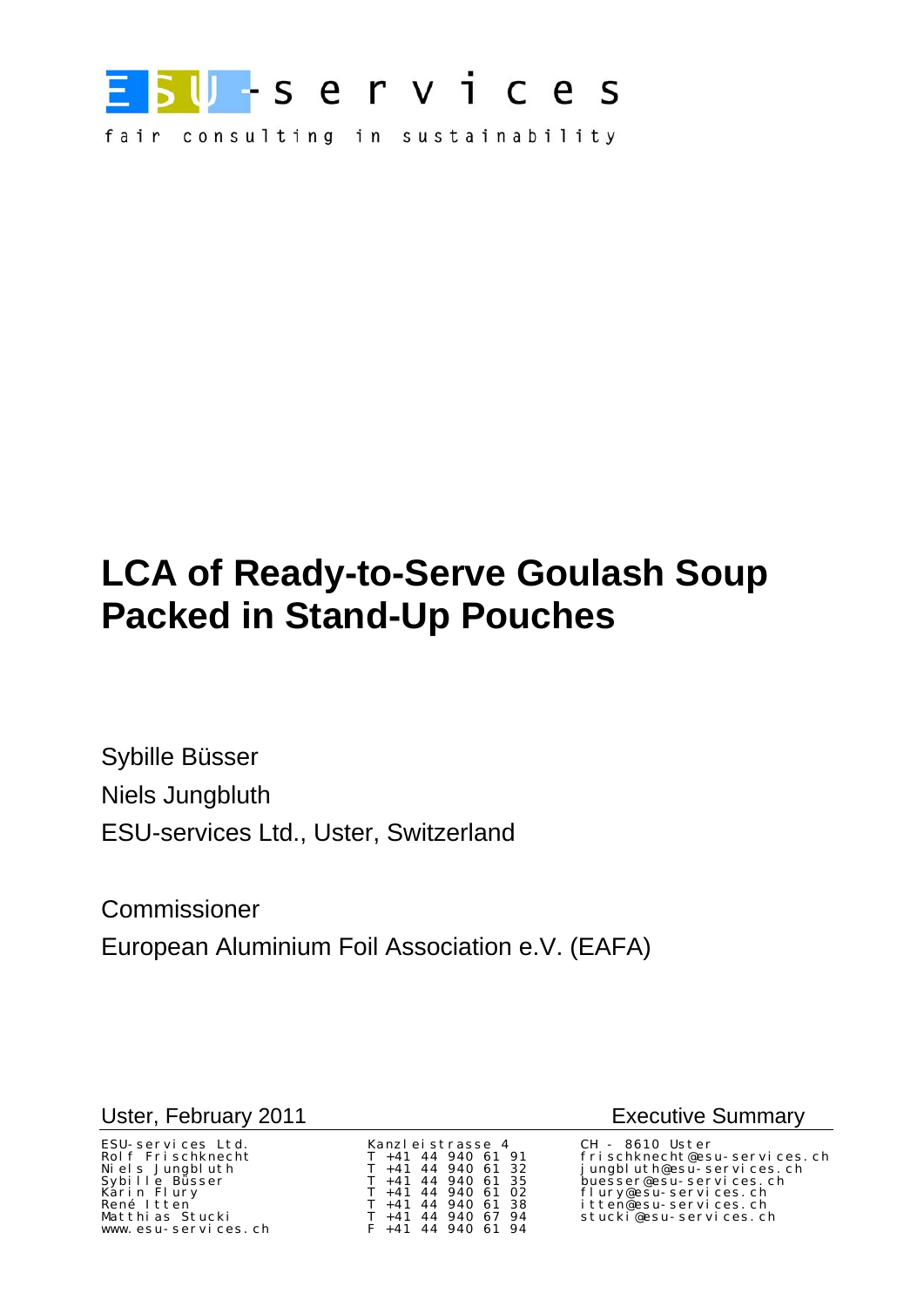| <b>Imprint</b>             |                                                                                                                                                                                                                                                                                                                                                                                                                                                                                                                                                                                             |
|----------------------------|---------------------------------------------------------------------------------------------------------------------------------------------------------------------------------------------------------------------------------------------------------------------------------------------------------------------------------------------------------------------------------------------------------------------------------------------------------------------------------------------------------------------------------------------------------------------------------------------|
| <b>Title</b>               | LCA of Ready-to-Serve Goulash Soup Packed in Stand-Up Pouches                                                                                                                                                                                                                                                                                                                                                                                                                                                                                                                               |
| Authors                    | Sybille Büsser                                                                                                                                                                                                                                                                                                                                                                                                                                                                                                                                                                              |
|                            | Niels Jungbluth                                                                                                                                                                                                                                                                                                                                                                                                                                                                                                                                                                             |
|                            | ESU-services GmbH, fair consulting in sustainability<br>Kanzleistr. 4, CH-8610 Uster                                                                                                                                                                                                                                                                                                                                                                                                                                                                                                        |
|                            | www.esu-services.ch<br>Phone +41 44 940 61 35                                                                                                                                                                                                                                                                                                                                                                                                                                                                                                                                               |
| Customer                   | European Aluminium Foil Association e.V. (EAFA), Flexible Packaging Europe<br>(FPE)                                                                                                                                                                                                                                                                                                                                                                                                                                                                                                         |
|                            | Stefan Glimm                                                                                                                                                                                                                                                                                                                                                                                                                                                                                                                                                                                |
|                            | Am Bonneshof 5, D - 40474 Düsseldorf                                                                                                                                                                                                                                                                                                                                                                                                                                                                                                                                                        |
|                            | stefan.glimm@aluinfo.de                                                                                                                                                                                                                                                                                                                                                                                                                                                                                                                                                                     |
|                            | Phone +49 211 4796 150; Fax +49 211 4796 408                                                                                                                                                                                                                                                                                                                                                                                                                                                                                                                                                |
| <b>Steering Group</b>      | Christian Bauer, EAFA, Andreas Michalsky, Huhtamaki, Gerald Rebitzer, Fabio<br>Peyer Amcor                                                                                                                                                                                                                                                                                                                                                                                                                                                                                                  |
| Copyright                  | All content provided in this report is copyrighted, except when noted otherwise.<br>Such information may not be copied or distributed, in whole or in part, without prior<br>written consent of ESU-services Ltd A provision of files or information from this<br>report directly on other websites than www.esu-services.ch or other means of dis-<br>tribution, even in altered forms, requires the written consent of ESU-services Ltd<br>Any citation naming ESU-services Ltd. or the authors of this report shall be pro-<br>vided to the authors before publication for verification. |
| <b>Liability Statement</b> | Information contained herein have been compiled or arrived from sources believed<br>to be reliable. Nevertheless, the authors or their organizations do not accept liabil-<br>ity for any loss or damage arising from the use thereof. Using the given informa-<br>tion is strictly your own responsibility.                                                                                                                                                                                                                                                                                |
| Version                    | Buesser 2011 LCA Goulash-ExSum.doc                                                                                                                                                                                                                                                                                                                                                                                                                                                                                                                                                          |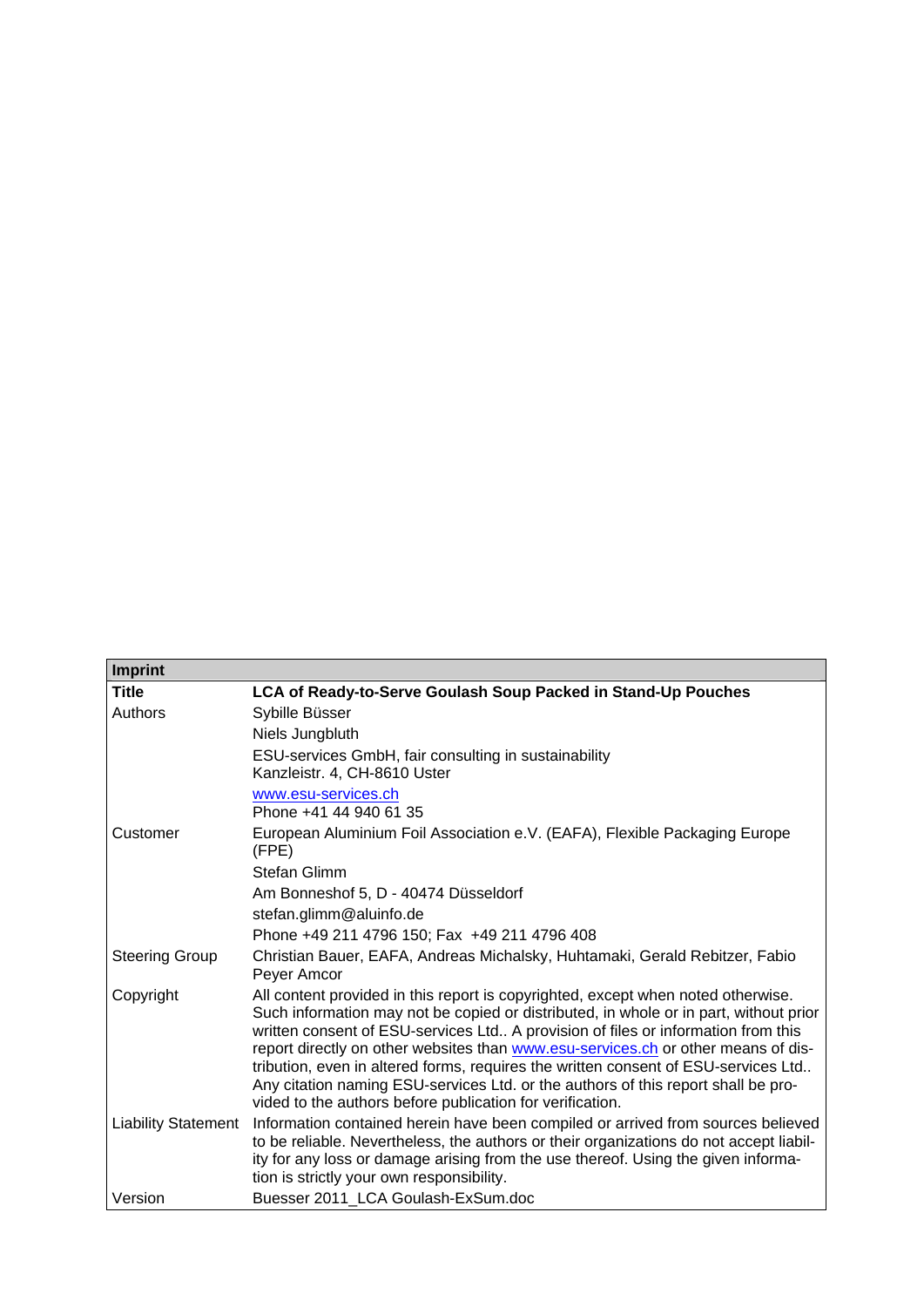## **Executive Summary**

## **"LCA of Ready-to-Serve Goulash Soup Packed in Stand-Up Pouches"**

*Büsser S. and Jungbluth N. (2011) LCA of Ready-to-Serve Goulash Soup Packed in Stand-Up Pouches. ESU-services Ltd. Uster, Switzerland. Commissioned by European Aluminium Foil Association e.V., Düsseldorf, Germany.* 

Packaging within the food supply chain has to fulfil a variety of purposes: the protection of the packed product, the warranty of a safe transportation and storage at the retailers and households and the supply of food in perfect condition and in the right portion.

Goulash soup is a typical convenience food which is stored over longer periods in family and single portion packs. Flexible stand-up pouches are used to store freshly prepared food without refrigeration over months on shelf and allow a long term storage also at home without additional cooling.

The study should illustrate the environmental relevance of ready-to-serve goulash soup packaging consisting of a flexible packaging made from a laminate out of plastic and aluminium foil with regard to the consumption of such a product in Europe. The functional unit for the ready-to-serve goulash soup life cycle is defined as **"the preparation of 1 package containing 570 ml goulash soup packed in stand-up pouch ready to consume at the household"**. The content of the package (570 ml) corresponds to 2 portions.

The aims of the study are as follows:

- Investigate the environmental performance of the packaging with respect to its function within the life cycle of ready-to-serve goulash soup.
- Investigate the environmental relevance of stages and interdependencies within the life cycle of ready-to-serve goulash soup while taking consumption patterns into consideration.

For the soup a recipe was chosen with the main ingredients by mass: water (58.9 %), potatoes (5 %), onions (5 %), beef (5 %) and plant oils (4.8 %).

The packaging of the here investigated product is consisting of laminate with a number of layers made of different materials. Each material is serving a specific purpose such as temperature resistance, stiffness, appearance, feel, etc. In combination they are chosen to allow efficient filling, sterilizing, sealing and transportations realizing a small package to product ratio. The barrier properties towards light, gases and aromas are tuned to support a long shelf life without refrigeration during transport or storage.

The life cycle inventory for ready-to-serve goulash soup encompasses the whole food supply system starting with the cultivation of the raw materials as potatoes, tomatoes, onions, paprika, etc. and animal husbandry ending with ready-to-serve goulash soup ready to be eaten at home. Included are the production of ingredients (yeast, wine sugar, etc.), production and disposal of packaging, transports, distribution processes, and domestic heating in a stove. The pot for cooking and dishwashing are not included. All process stages occur in Europe.

As sets of indicators the cumulative energy demand, the ReCiPe method (midpoint level on the Hierarchist perspective) and CML 2001 is used.

The results of this study are calculated for all environmental impact category indicators. To be consistent with former studies the main impact assessment and discussion will be based on a selection of the most widely accepted indicators. These are CED, non-renewable [MJ-eq.], Climate change [kg  $CO<sub>2</sub>$ -eq.], Ozone layer depletion [kg CFC-11-eq.], Terrestrial acidification [kg SO<sub>2</sub>-eq.], and Freshwater eutrophication [kg P-eq.]. In those cases where additional indicators become relevant, this is mentioned and discussed.

For the standard case following assumptions apply:

- Goulash soup production and consumption in Europe
- Average transport distances for grocery shopping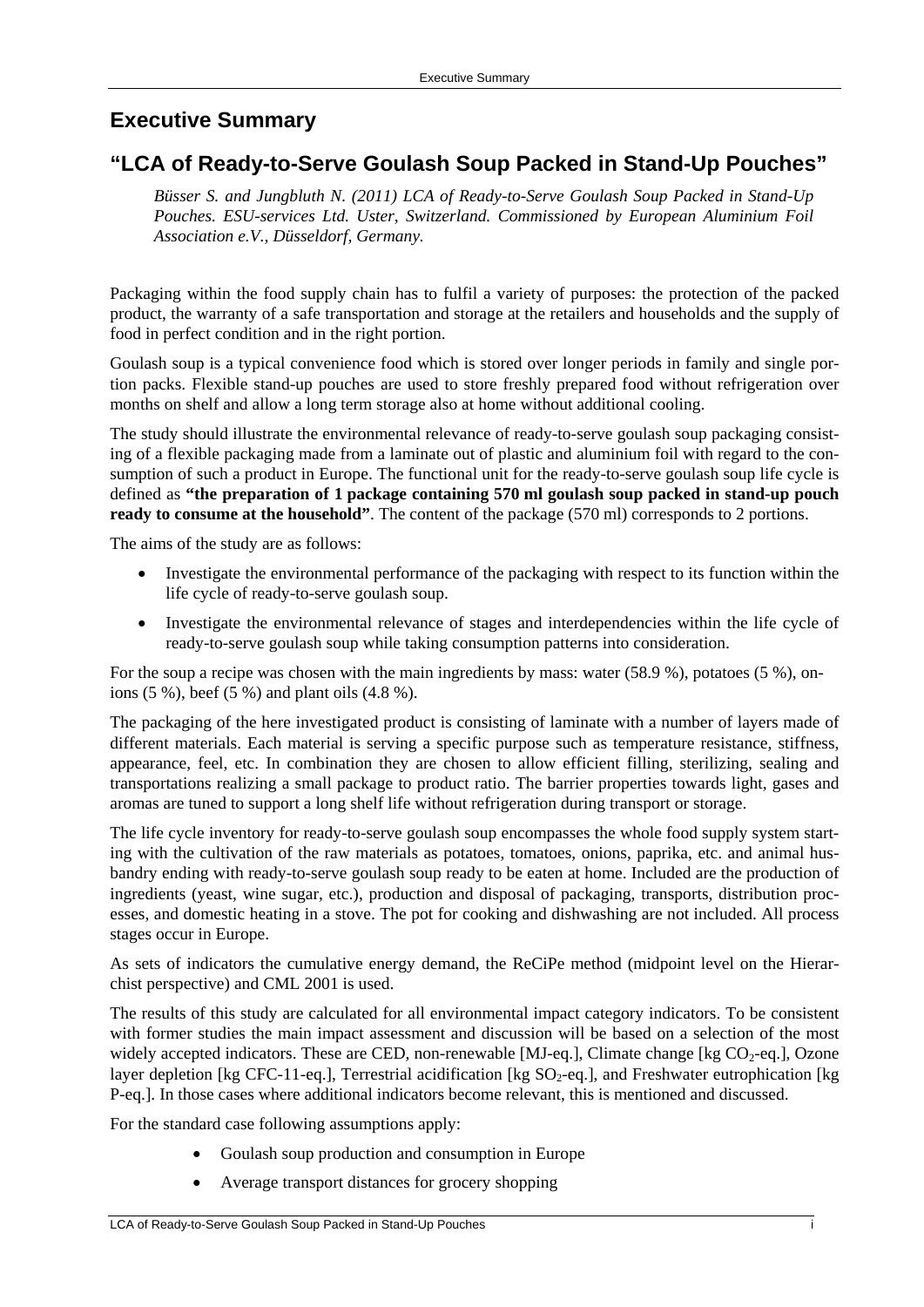- Preparation on an electric stove
- Disposal of packaging: 51% incineration, 42% recycling, 7% landfill

The indicators for the selected impact categories using the most recent characterisation factors from ReCiPe and CED non-renewable are plotted in [Figure 1](#page-3-0).



#### <span id="page-3-0"></span>**Figure 1: Results of the standard case per package ready-to-serve goulash soup for the five indicators considered. The results are scaled to 100%.**

Considering non-renewable cumulative energy demand 1 package of ready-to-serve goulash soup eaten at home consumes 16 MJ-eq. The overall goulash soup life cycle emits 1.2 kg  $CO<sub>2</sub>$ -eq per 570 ml.

Apparently goulash soup production including the necessary raw materials, grocery shopping and retail packaging contribute most to the energy-related indicators (CED non-renewable, climate change, and ozone depletion). In case of acidification preparation, transport, distribution, and retail packaging are of minor importance. Regarding eutrophication the preparation on an electric stove is important next to the goulash soup production.

The share of packaging to the total environmental burdens of the ready-to-serve goulash soup supply chain is between 2.5% (acidification) and 12.3% (CED non-renewable). For packaging important issues are the lamination process and impacts associated with the production of the raw materials polypropylene, aluminium and polyamide. Depending on the category indicator the importance and order of the mentioned processes can change.

Another important issue for most indicators in the life cycle of ready-to-serve goulash soup is grocery shopping. In the chosen grocery shopping scenario (average transport distances) the car ride exhibits clearly the highest burdens.

Distribution and selling includes the supermarket and the transportation from the production plant to the supermarket. As the soup neither needs to be transported nor stored under refrigerated conditions energy consumption is relatively low and no additional emissions of refrigerants occur.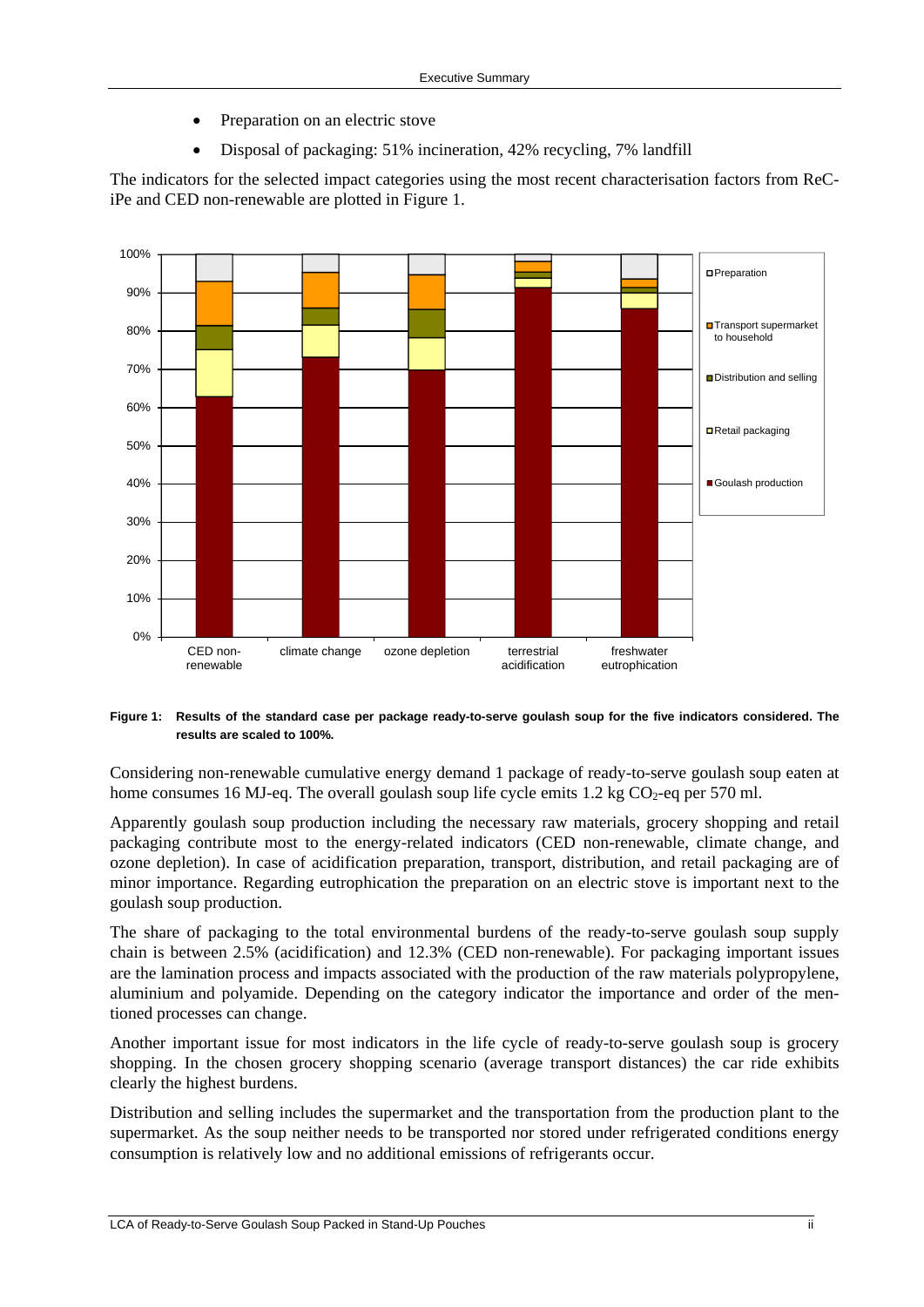Domestic preparation on electric stoves has an influence of between 1.9% and 7.1% for terrestrial acidification and CED non-renewable, respectively.

The results shown above are in their indication similar to most other indicators calculated. Goulash soup production is responsible for between 60% (depletion of fossil resources) and 99% (terrestrial ecotoxicity) of the potential impacts. The shares of packaging vary between 0.5% (terrestrial ecotoxicity) and 14% (depletion of fossil resource). This value derives mainly from the use of plastics in the packaging. Crude oil used in plastic production is considered as fossil resource.

In former studies CML category indicators were used for the life cycle impact assessment. In the meantime ReCiPe was published. ReCiPe is a method which combines and updates the endpoint and midpoint indicator Eco-indicator 99 and CML 2001. It has to be noted that CML (Institute of Environmental Science at the University of Leiden) was involved in the development of ReCiPe and CML.

The indicators CED non-renewable and global warming potential 2007 are not part of the original method CML 2001. Thus, there are no differences with respect to these two indicators. Differences exist in the impact potentials ozone layer depletion (ODP), acidification (AP) and eutrophication (EP). The results assessed with both indicators are shown in [Figure 2](#page-4-0).



<span id="page-4-0"></span>**Figure 2: Comparison of ReCiPe midpoint and CML 2001 category indicators per package goulash soup.** 

It becomes evident that despite minor variations the results are not changed significantly and similar conclusions might be drawn for these three indicators either by using CML or ReCiPe.

Within the sensitivity analysis several aspects have been modified to study the impact of the assumptions in the results. Variations covered organic production of the food soup ingredients instead of conventional production, different shopping scenarios (urban and countryside), and cooking in a microwave. The results for the environmental impact category indicator climate change are shown in [Figure 3.](#page-5-0)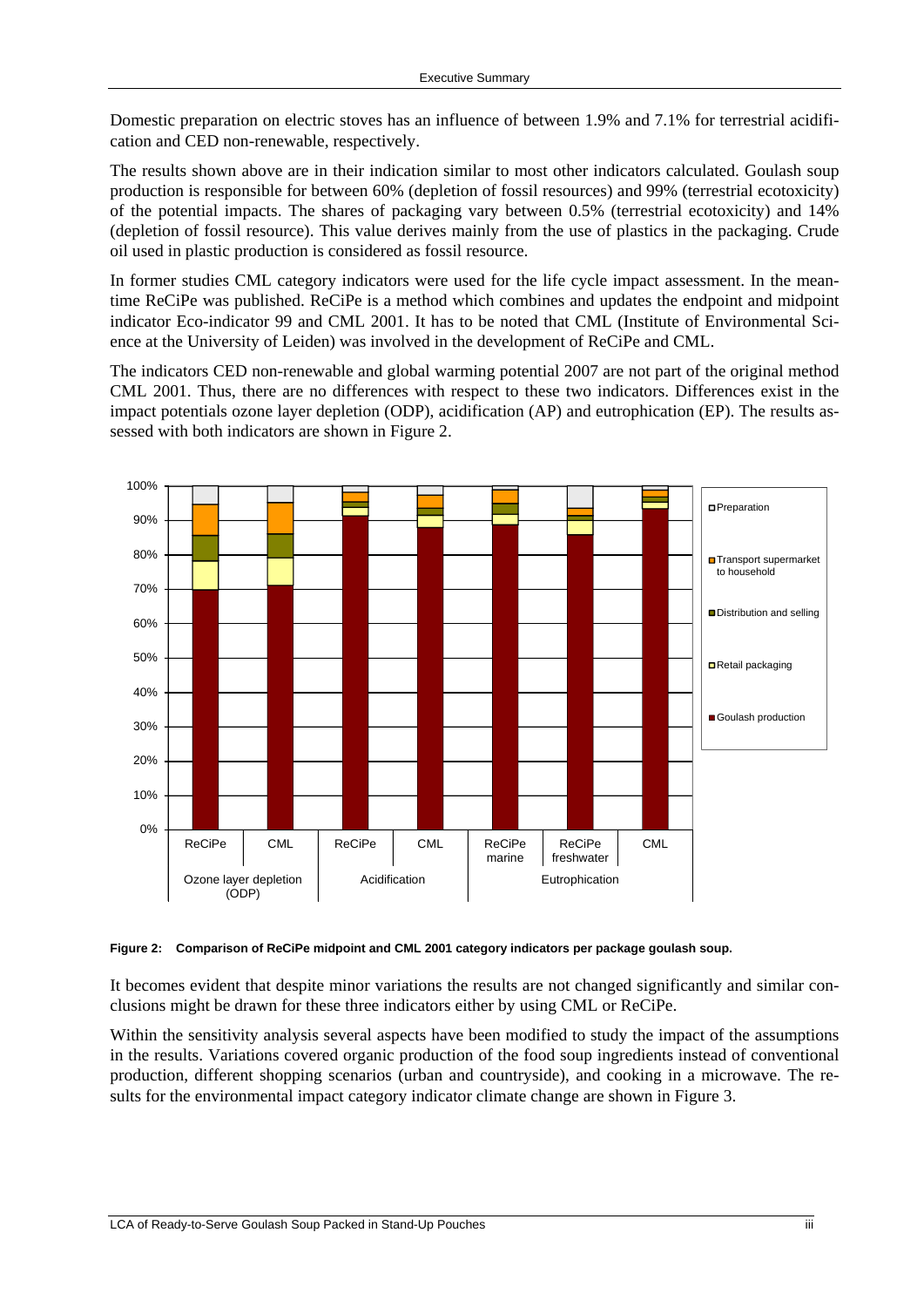

■Goulash production □Retail packaging ■Distribution and selling ■Transport supermarket to household □Preparation

#### <span id="page-5-0"></span>**Figure 3: Sensitivity analysis with regard to climate change per package ready-to-serve goulash soup. Shown in absolute values.**

In view of the scenario variations and data quality consideration it can be concluded that the most relevant factors concerning the environmental impacts from the whole supply chain of ready-to-serve goulash soup are for the majority of indicators:

- **Goulash soup**: In most indicators goulash soup production has the highest impact on the overall results. Due to the importance of meat amount in the recipe it can be concluded that goulash soup with lower share of meat will show lower impacts. However, a share of 5% meat is already considered to be low. Another important issue is the share of water in the recipe. As impacts of water are comparable low, overall environmental burdens of soup production will increase the lower the share of water is.
- **Transport to the household**: Taking public transportation or bicycles for shopping, if possible, improves the results widely. Also by good planning of grocery shopping, i.e. reducing numbers of trips, impacts can be reduced.
- **Agricultural production of raw materials**: The agricultural production of raw materials (wheat, meat, vegetables) is quite important. Thus, food producers should search for options to reduce these environmental impacts.
- **Packaging**: The share of packaging to the overall impacts can not be neglected. Therefore, the packaging manufacturers need to further optimize the relevant processes (e.g. by increasing energy efficiency with an optimized recovery of thermal energy from solvent treatment) thus contributing to the efforts of minimizing environmental impacts of the full life cycle. However optimization may not be followed at the expense of the protective function allowing a long shelf life of the soup without refrigeration.
- **Preparation in the household:** Microwaves can heat up ready-to-serve goulash soup faster and more efficient than electric stoves. This reduces the electricity consumption. Using microwaves instead of electric stoves reduces environmental impacts.